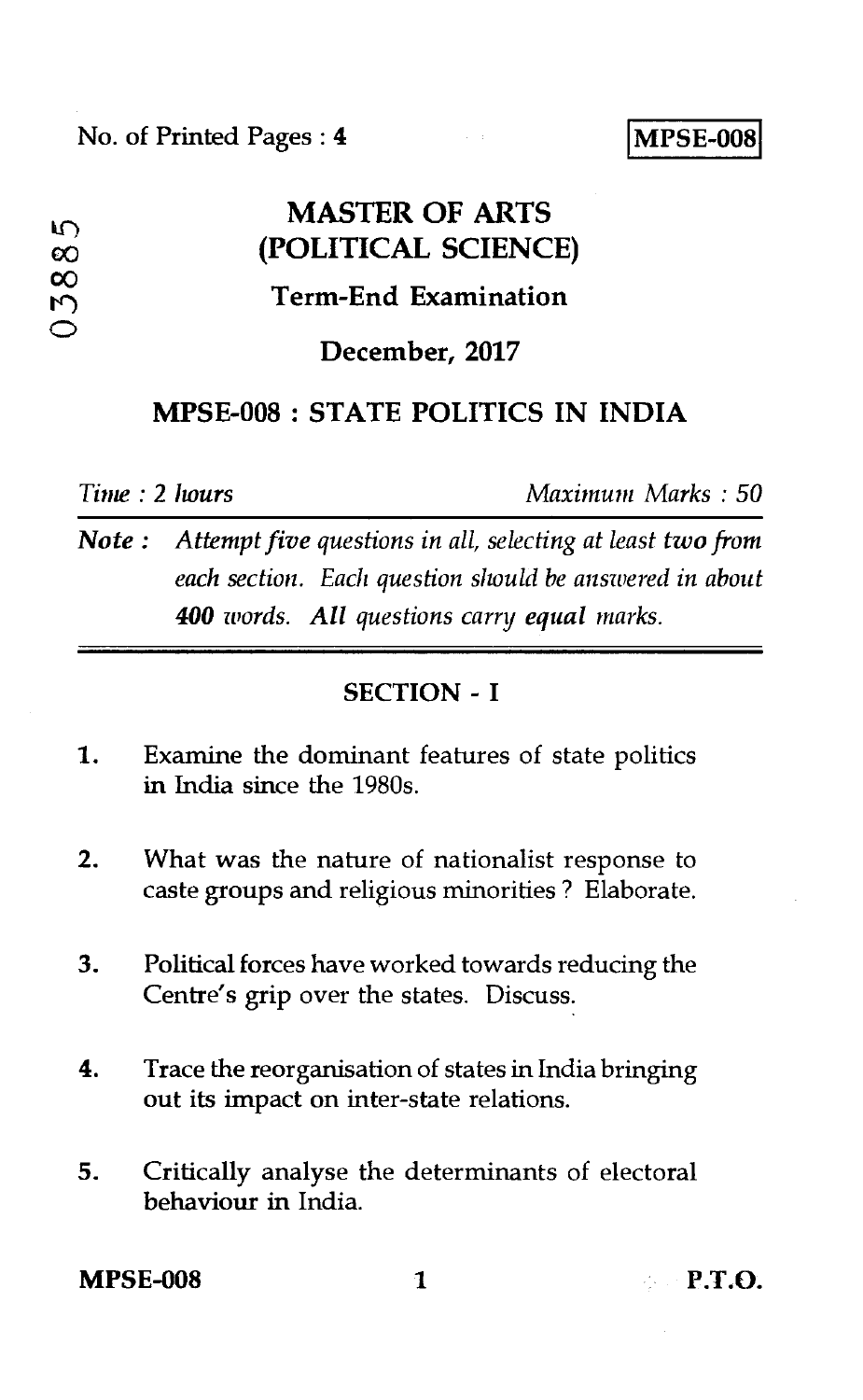#### **SECTION - II**

- 6. State party systems have developed in close connection and interaction with the national party system. Discuss.
- 7. Account for the diversity in the response of the states to industrialisation and reforms.
- 8. Write a short note on the following in about **200** words each :
	- (a) Representation of the people Second Amendment Act of 1996
	- (b) Development as freedom
- 9. Write a short note on the following in about **200** words each :
	- (a) Kulaks in Indian Politics
	- (b) The Republican Party of India
- 10. Analyse the implications of globalization on state politics in India.

**MPSE-008** 2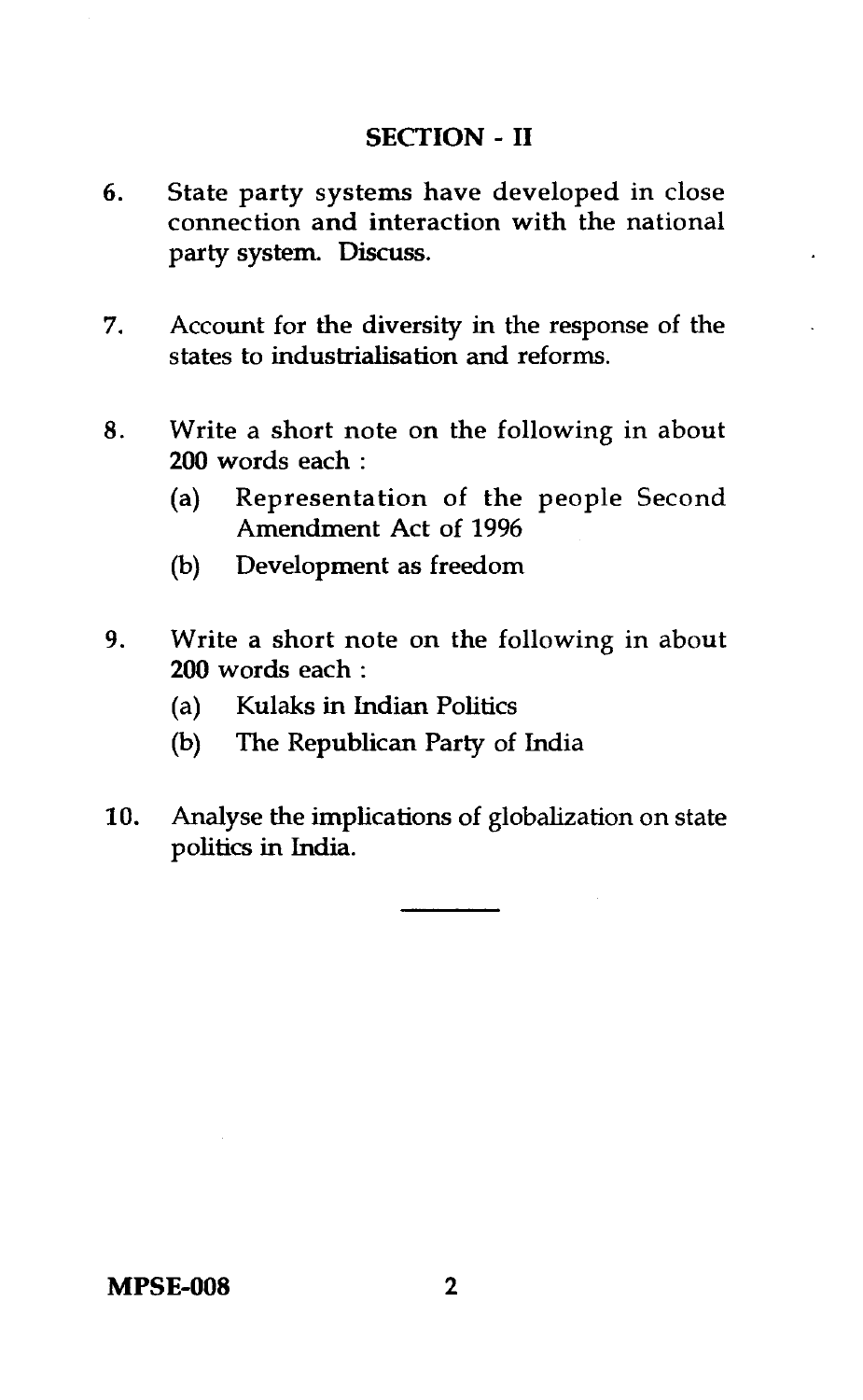एम.पी.एस.ई.-008

# स्नातकोत्तर उपाधि कार्यक्रम ( राजनीति शास्त्र ) सत्रांत परीक्षा दिसम्बर, 2017

एम.पी.एस.ई.-008: भारत में राज्य की राजनीति

समय : 2 घण्टे

अधिकतम् अंक : 50

नोट : कुल पाँच प्रश्नों के उत्तर दें, प्रत्येक अनुभाग में से कम से कम दो प्रश्न चुनते हुये। प्रत्येक प्रश्न का उत्तर लगभग 400 शब्दों में दें। सभी प्रश्नों के अंक समान हैं।

#### अनुभाग - 1

- 1980 के दशक से भारत में राज्य राजनीति के प्रमुख लक्षणों का  $\mathbf{1}$ . परीक्षण करें।
- जाति समूहों और धार्मिक अल्पसंख्यकों के विषय में राष्ट्रवादी  $2.$ प्रतिक्रिया की प्रकृति क्या थी ? विस्तार से बतायें।
- राजनीतिक शक्तियों ने केंद्र का राज्यों पर दबाब कम करने का 3. कार्य किया है। चर्चा करें।
- अंतर्राज्यीय सम्बंधों पर प्रभाव को उजागर करते हुये भारत में 4. राज्यों के पुनर्गठन को रेखांकित करें।
- भारत में चुनावी व्यवहार के कारकों का आलोचनात्मक परीक्षण 5. करें।

MPSE-008

 $P.T.O.$